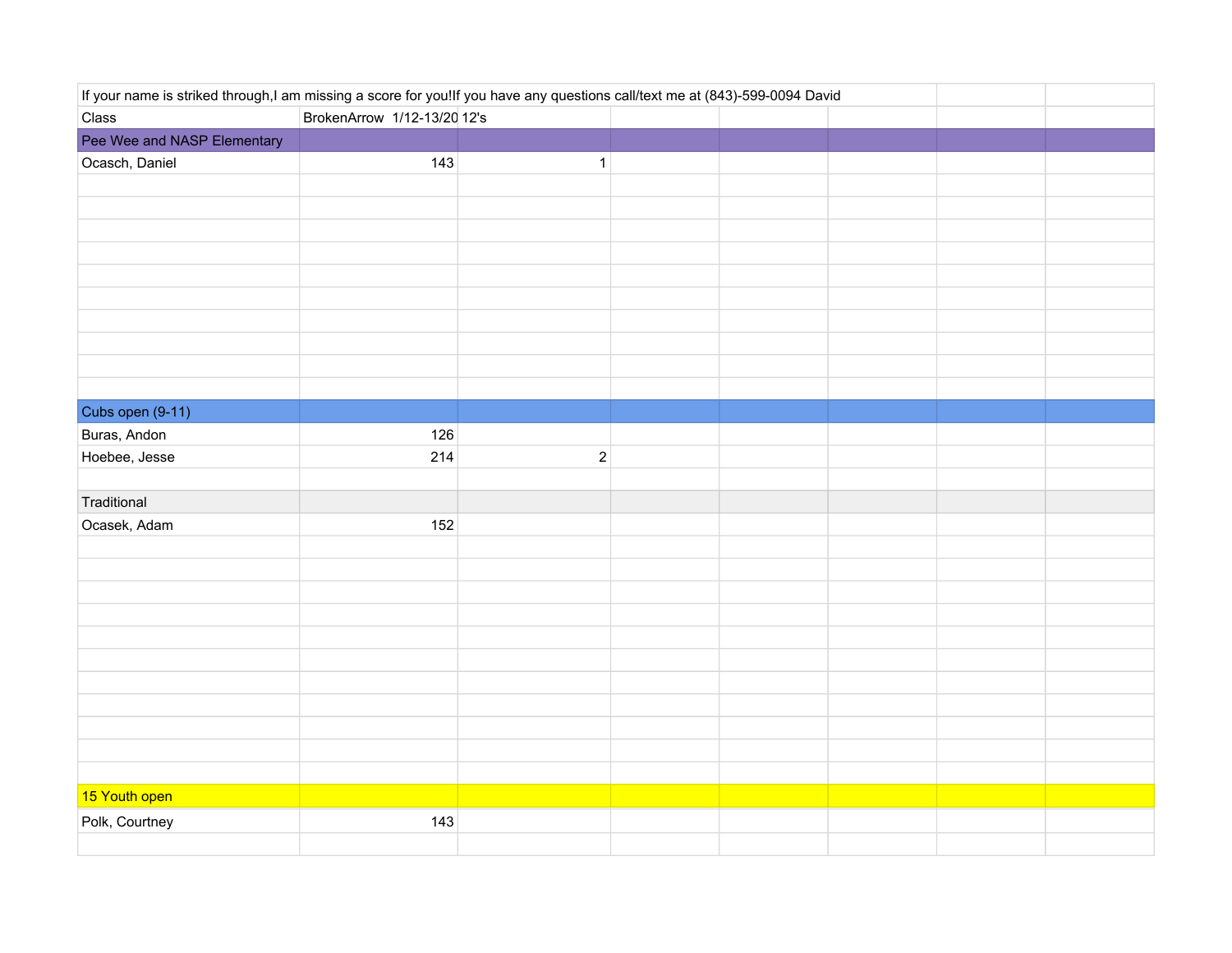| If your name is striked through,I am missing a score for you!If you have any questions call/text me at (843)-599-0094 David |                             |                           |  |  |  |  |  |
|-----------------------------------------------------------------------------------------------------------------------------|-----------------------------|---------------------------|--|--|--|--|--|
| Class                                                                                                                       | BrokenArrow 1/12-13/20 12's |                           |  |  |  |  |  |
|                                                                                                                             |                             |                           |  |  |  |  |  |
|                                                                                                                             |                             |                           |  |  |  |  |  |
| 15 Women's Bowhunter                                                                                                        |                             |                           |  |  |  |  |  |
| Muething, Gabrielle                                                                                                         | 182                         | $\mathbf{1}$              |  |  |  |  |  |
| Rowe, Buffy                                                                                                                 | 211                         | $\overline{2}$            |  |  |  |  |  |
| Knight, Kim                                                                                                                 | 158                         | $\mathbf{1}$              |  |  |  |  |  |
| Gauge, Selena                                                                                                               | 133                         |                           |  |  |  |  |  |
| Ruggiero, Anna                                                                                                              | 226                         | $\overline{\mathbf{4}}$   |  |  |  |  |  |
| Sancic, Tracy                                                                                                               | 187                         | $\mathbf{1}$              |  |  |  |  |  |
|                                                                                                                             |                             |                           |  |  |  |  |  |
|                                                                                                                             |                             |                           |  |  |  |  |  |
|                                                                                                                             |                             |                           |  |  |  |  |  |
|                                                                                                                             |                             |                           |  |  |  |  |  |
| 14 Bowhunter Novice                                                                                                         |                             |                           |  |  |  |  |  |
| Brown, Dustin                                                                                                               | 181                         | $\mathbf{1}$              |  |  |  |  |  |
| Polk, Jacob                                                                                                                 | 189                         | $\mathsf 3$               |  |  |  |  |  |
|                                                                                                                             |                             |                           |  |  |  |  |  |
|                                                                                                                             |                             |                           |  |  |  |  |  |
|                                                                                                                             |                             |                           |  |  |  |  |  |
|                                                                                                                             |                             |                           |  |  |  |  |  |
| 13 Male Bowhunter                                                                                                           |                             |                           |  |  |  |  |  |
| Knight, Garret                                                                                                              | 220                         | $\boldsymbol{2}$          |  |  |  |  |  |
| Stone, Kelly                                                                                                                | 245                         | $\mathbf 5$               |  |  |  |  |  |
| Ard, Donald                                                                                                                 | 172                         |                           |  |  |  |  |  |
| Polk, Eric                                                                                                                  | 219                         | $\boldsymbol{2}$          |  |  |  |  |  |
| Muething, Larry                                                                                                             | 182                         | $\mathbf 1$               |  |  |  |  |  |
| Polk, Jacob                                                                                                                 | 199                         | $\mathbf{1}$              |  |  |  |  |  |
| Rowe, JD                                                                                                                    | 249                         | $\bf 8$                   |  |  |  |  |  |
| Buras, Jaye                                                                                                                 | 247                         | $\ensuremath{\mathsf{3}}$ |  |  |  |  |  |
| Brown, Dustin                                                                                                               | 210                         | $\ensuremath{\mathsf{3}}$ |  |  |  |  |  |
| Marion, Tyler                                                                                                               | 202                         |                           |  |  |  |  |  |
|                                                                                                                             |                             |                           |  |  |  |  |  |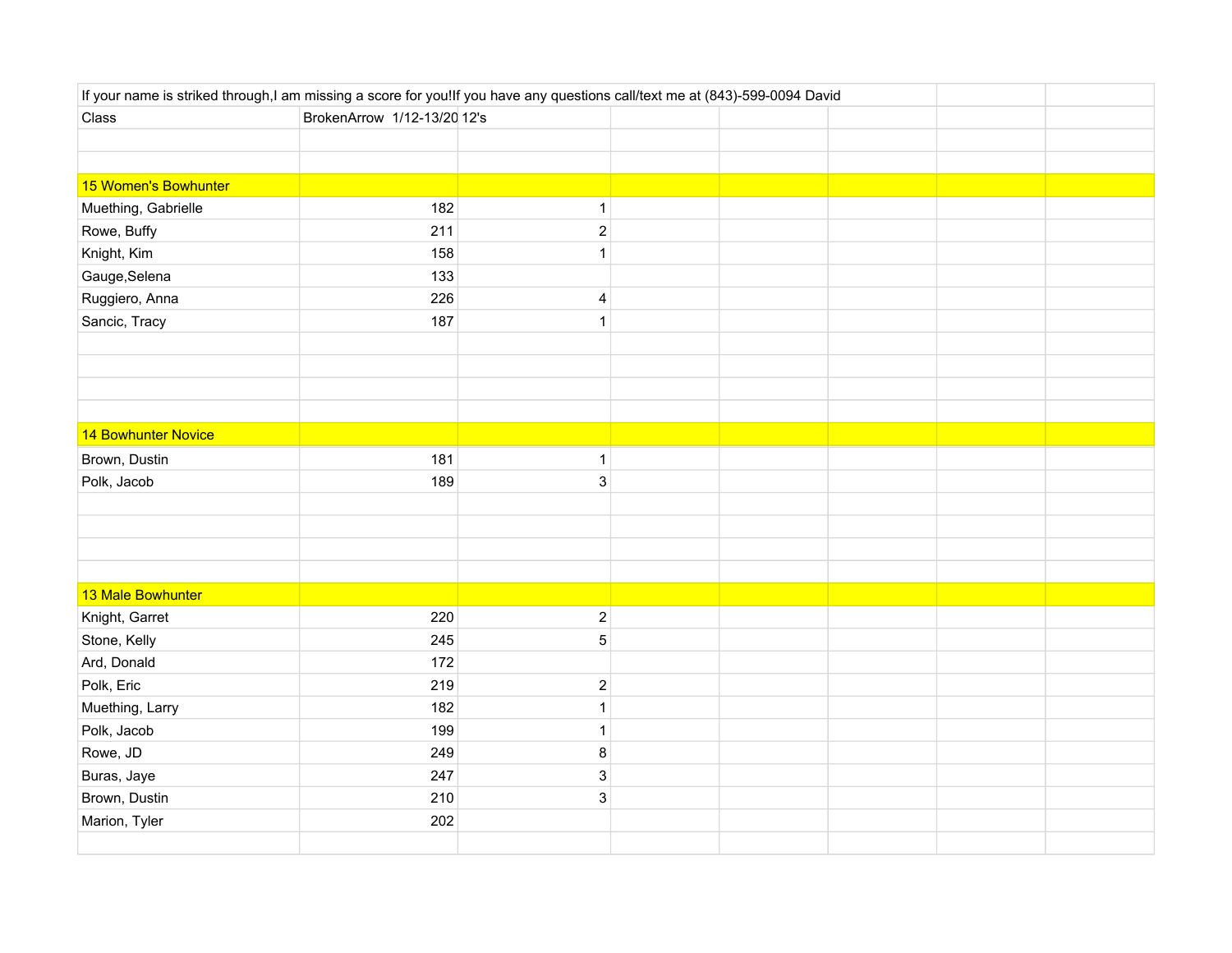| If your name is striked through,I am missing a score for you!If you have any questions call/text me at (843)-599-0094 David |                             |                           |  |  |  |
|-----------------------------------------------------------------------------------------------------------------------------|-----------------------------|---------------------------|--|--|--|
| Class                                                                                                                       | BrokenArrow 1/12-13/20 12's |                           |  |  |  |
|                                                                                                                             |                             |                           |  |  |  |
|                                                                                                                             |                             |                           |  |  |  |
|                                                                                                                             |                             |                           |  |  |  |
|                                                                                                                             |                             |                           |  |  |  |
| Known 40 (Senior)                                                                                                           |                             |                           |  |  |  |
| Benenhaley, Ronnie                                                                                                          | 215                         | $\ensuremath{\mathsf{3}}$ |  |  |  |
| Sanders, Jimmy                                                                                                              | 252                         | $\,$ 5 $\,$               |  |  |  |
| Ingram, Jim                                                                                                                 | 199                         | $\mathbf{1}$              |  |  |  |
|                                                                                                                             |                             |                           |  |  |  |
|                                                                                                                             |                             |                           |  |  |  |
|                                                                                                                             |                             |                           |  |  |  |
|                                                                                                                             |                             |                           |  |  |  |
|                                                                                                                             |                             |                           |  |  |  |
| Women's Known 40                                                                                                            |                             |                           |  |  |  |
|                                                                                                                             |                             |                           |  |  |  |
|                                                                                                                             |                             |                           |  |  |  |
|                                                                                                                             |                             |                           |  |  |  |
|                                                                                                                             |                             |                           |  |  |  |
|                                                                                                                             |                             |                           |  |  |  |
| <b>Women Known</b>                                                                                                          |                             |                           |  |  |  |
|                                                                                                                             |                             |                           |  |  |  |
|                                                                                                                             |                             |                           |  |  |  |
|                                                                                                                             |                             |                           |  |  |  |
| Known 40 Outlaw                                                                                                             |                             |                           |  |  |  |
| Knight, Sam                                                                                                                 | 256                         | $\,$ 5 $\,$               |  |  |  |
| Christopher, Landon                                                                                                         | 234                         | $\mathsf 3$               |  |  |  |
| Christopher, Jim                                                                                                            | 197                         |                           |  |  |  |
| Daughtery, Willam                                                                                                           | 221                         | $\overline{\mathbf{4}}$   |  |  |  |
| Hoebee, Donnie                                                                                                              | 238                         | $\overline{2}$            |  |  |  |
|                                                                                                                             |                             |                           |  |  |  |
|                                                                                                                             |                             |                           |  |  |  |
|                                                                                                                             |                             |                           |  |  |  |